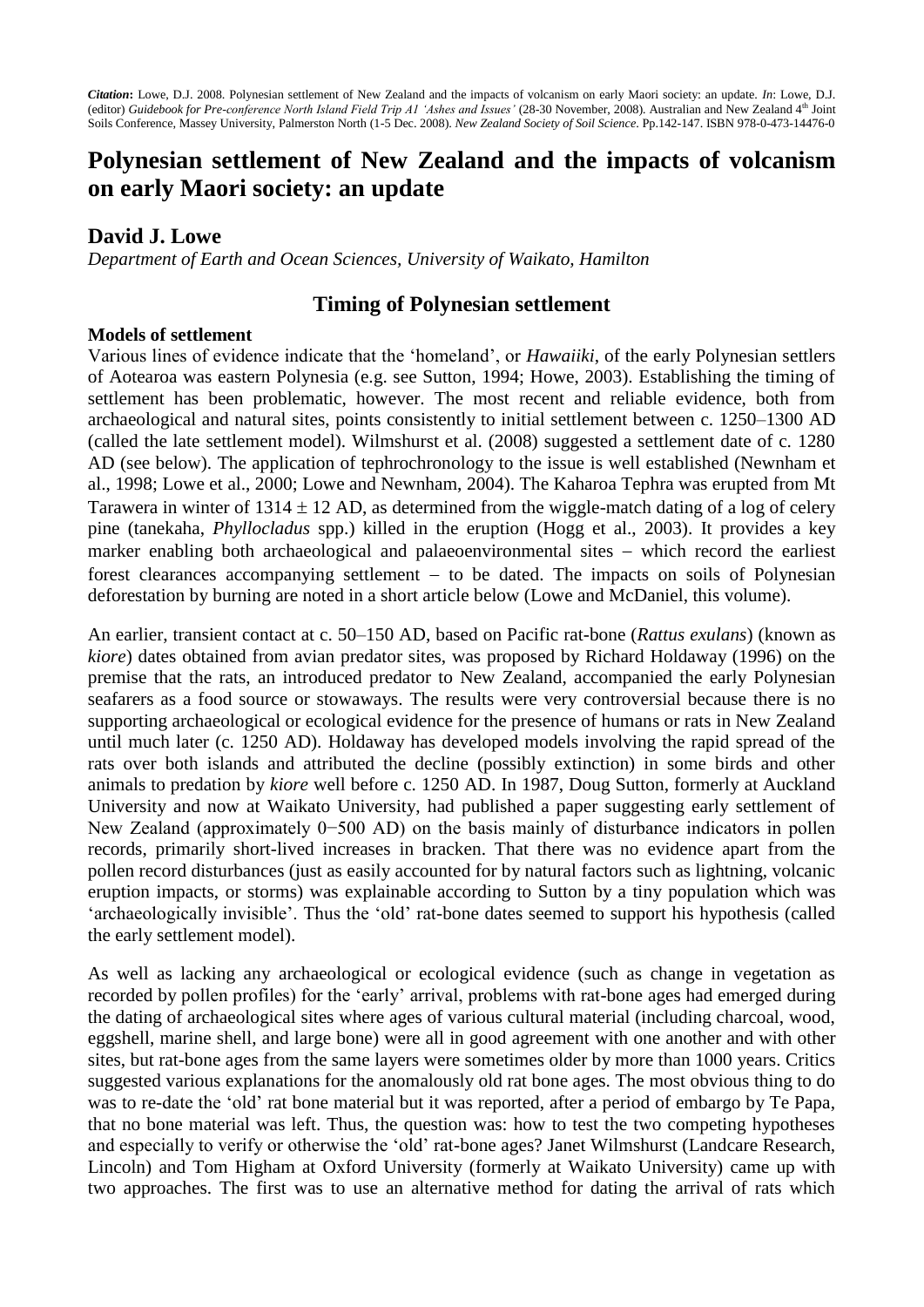bypassed the need for bone dating. This was done by obtaining AMS (accelerator-based) radiocarbon ages on unequivocally rat-gnawed woody seed cases preserved in sediments. Wilmshurst and Higham dated numerous seeds at three sites, one on Coromandel Peninsula and two in Taranaki (i.e. opposite sides of North Island). The results were extremely clear: all rat-gnawed seeds were younger than about 780  $\pm$  70 cal. years old (Wilmshurst and Higham, 2004). The results at the Coromandel sites were confirmed by the unequivocal identification of Kaharoa Tephra there − just one rat-gnawed seed was found beneath the Kaharoa layer, but dozens were above it, all with young ages. The conclusion from this work was that rats arrived after c. 1250 AD, and not before. The rat-gnawed seed dates were supported by a similar study by Fred Brook who dated rat-gnawed landsnail shells in Northland: no snail shells had been nibbled before c. 1250−1300 AD (Brook, 2000). Together, the newly dated rat-gnawed seeds and snail shells (from widely spaced sites) showed that it was extremely unlikely that there were any rats in the North Island before c. 1250−1300 AD, but plenty after that date. Further studies at four coastal South Island sites showed all rat-gnawed seeds to be young, the maximum age obtained being  $702 \pm 32$  cal BP (Wilmshurst et al., 2008). From around 50 dated seeds in total, the oldest three gnawed seeds are dated at 1290 1380 AD (2 sd range).

The second approach was to re-examine independently the original avian predator deposits and collect new materials for dating and re-analysis. The results from one site were published by Anderson and Higham (2004) − that site was Earthquakes #1, north Otago, one of Holdaway's key sites. Anderson and Higham (2004) obtained two new radiocarbon dates for pigeon bones and two on rat bones: the pigeon-bone dates were as reported in the first series (i.e., 'young') but the two ratbone dates were much younger than in the first series, suggesting that the 'old' rat-bone ages from that site were not reliable for estimating the timing of human settlement. Wilmshurst et al. (2008) have now collected rat-bone and bird-bone samples from other avian predator sites in the South Island, and obtained well-documented museum specimens, from Holdaway's original sites. All were dated younger than c. 1280 AD, the maximum age obtained on artefacts at the Wairau Bar, the oldest archaeological site known in New Zealand (moa egg shells found with human skeletons there are dated at 1280-1382 AD: Higham et al., 1999). Wilmshurst et al. (2008) thus concluded that initial Polynesian settlement of New Zealand was c. 1280 AD, and that the 'old' rat-bone dates of Holdaway (1996) were all flawed (irreproducible, too old). It remains possible, however, that Sutton's original model – that a small, environmentally and archaeologically invisible group of people arrived in New Zealand well before c. 1280 AD – is correct, but there is currently little firm evidence in support of it (see Sutton et al., 2008).

### **Impacts of volcanism on early Maori society**

Early Maori in northern New Zealand witnessed probably only one rhyolitic eruption (Kaharoa), two basaltic eruptions (Rangitoto, c. 1400 AD; Tarawera, 1886 AD), and numerous andesitic eruptions (dozens to possibly hundreds) from the frequently active volcanoes of Tongariro Volcanic Centre, Whakaari (White Is.), and Taranaki/Mt Egmont (Lowe et al., 2002). Eruptions from Tongariro, Ngauruhoe and Ruapehu, and from Whakaari, probably had relatively little direct impact because there were few or no people living near them. In contrast, minor or short-lived impacts on more distant communities within range of tephra fallout, especially in eastern North Island (e.g. Bay of Plenty, Hawke's Bay), would have been relatively common. Several eruptions, notably the Kaharoa event, the biggest eruption in prehistory, and some of the Taranaki events, including the Newall and Burrell eruptions, potentially had devastating consequences for relatively few people. Early Maori had a strong awareness of volcanism generally and may have developed a spiritual 'disaster culture' to reduce the impacts of eruptions in proximal locations. An initial response mechanism to avoid the effects of future natural disasters may have been the placement of a *rahui*, meaning prohibited access, on a devastated area. Subsequently, a more religious or superstitious restriction, or *tapu*, would be applied (Lowe et al., 2002). Further aspects of volcanism and Maori spiritualism were described by Cashman and Cronin (2008).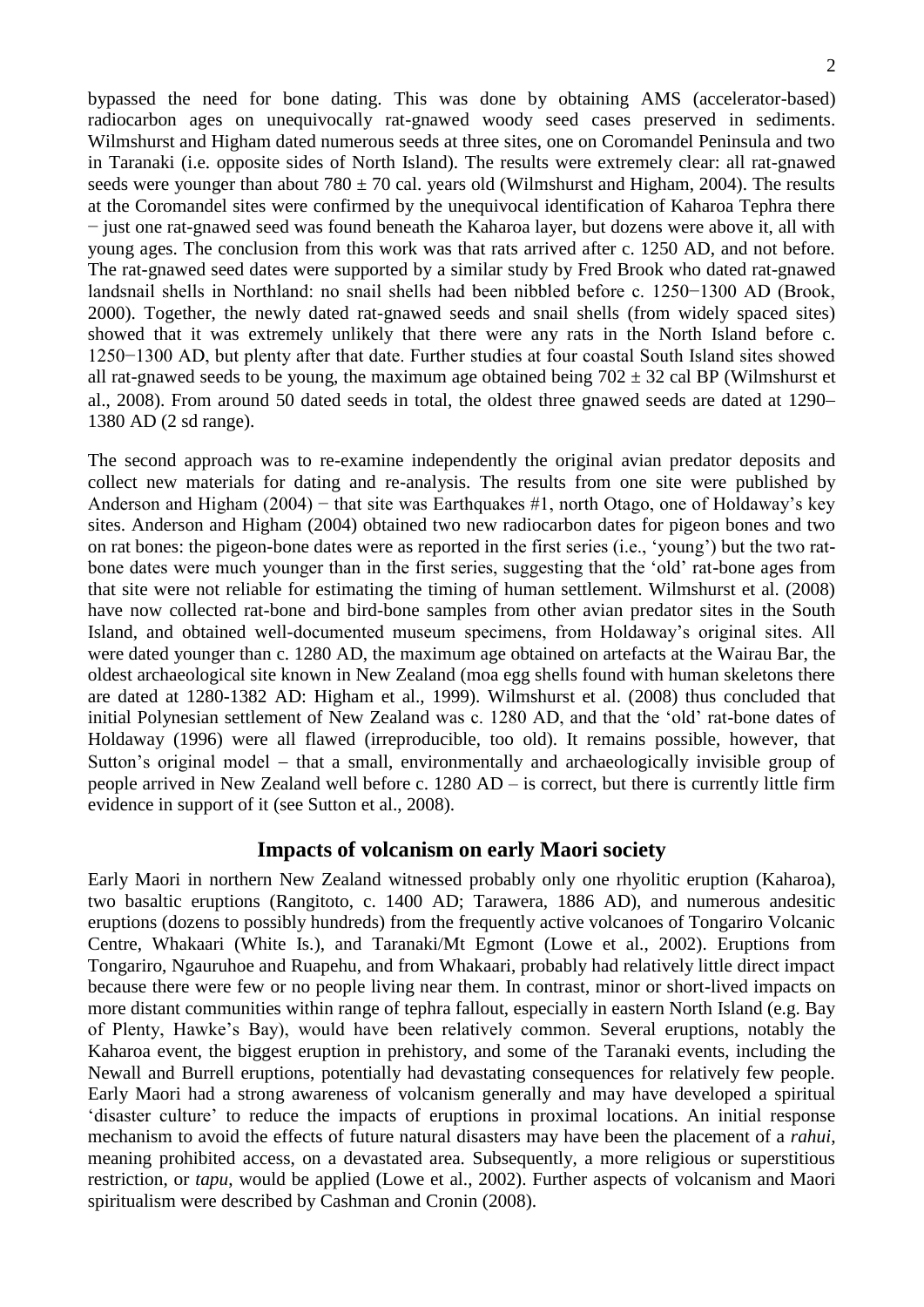

Summary of stratigraphy and ages of tephras, erupted from five volcanic centres since c. 237 AD, and their relationship with archaeological, nibbled seed/shell data, and deforestation signals in northern and eastern North Island (right) (after Lowe et al., in press) (note latest age estimate for Taupo eruption is  $237 \pm 4$  AD; Hogg et al., 2009). The Kaharoa Tephra provides a settlement datum for inferred human-induced burning and deforestation in much of northern and eastern North Island, matching the earliest settlement dates of c. 1250–1300 AD from many sites containing archaeological remains including the ancient Wairau Bar artefacts and skeletons (Higham et al., 1999) and the tropical pearl lure at Tairua (Schmidt and Higham, 1998), the oldest known rat-nibbled snail shells and seeds (Wilmshurst et al., 2008), and the earliest reliable dates for sustained deforestation elsewhere in New Zealand (Newnham et al., 1998; McGlone and Wilmshurst, 1999).

In contrast, other sacred areas were designated as accessible places of refuge or sanctuaries for all citizens (e.g. *marae*, a ceremonial meeting place). This interpretation has some similarities with Japan where Shinto shrines and their surrounds, which are sacred and inviolate areas, represent religious places both of worship and refuge that may have been initially established in safe zones in response to earlier natural disasters (Lowe et al., 2002). The beneficial and spiritual aspects of volcanism are numerous and include preferential occupation of volcanic cones as fortified villages, the use of volcanic materials (e.g. obsidian, pumice) for tools, geothermal activity for hot-water supplies, and the use of volcanogenic iron oxides (especially ferrihydrite) from seepages or soils as pigments for functional and ceremonial purposes (Lowe et al., 2002).

#### **Tarawera eruption and catastrophic impacts**

The Tarawera eruption of 10 June, 1886, was the biggest and most destructive eruption in New Zealand during the historical (European) period. It was a basaltic rather than rhyolitic event, but was nevertheless very explosive: the resulting scoria fall ('Tarawera Scoria') has a dispersal similar in extent to that of the Vesuvius 79 AD pumice fall and is one of the few known examples of a basaltic deposit of plinian type from a fissure source (Walker et al., 1984; see also Sable et al., 2006; Carey et al., 2007). The eruption cored out a series of craters in a 7-km-long fissure through the antecedent rhyolite domes (including those emplaced during the Kaharoa event) of Mt Tarawera, and then generated more craters along an 8-km-long southwest extension of the fissure across the Rotomahana basin (which contained two shallow lakes and large silica sinter aprons, the 'Pink' and the 'White' terraces, asssociated with extensive hydrothermal activity) to Waimangu.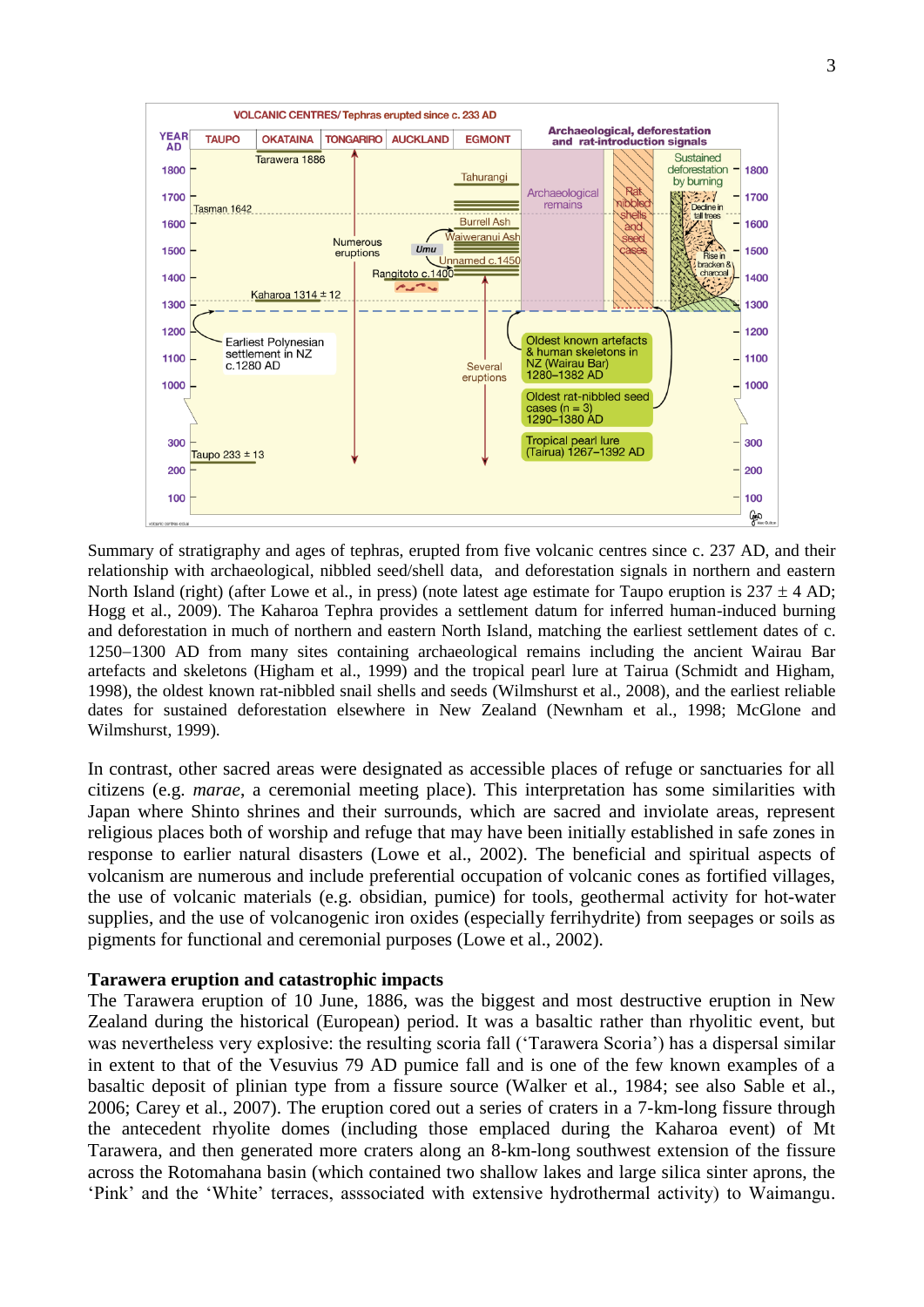Narratives (summarized authoritatively by Keam, 1988) indicate that after a series of precursory earthquakes from ~12.30 am, the eruption began at Ruawahia Dome at about 2.00 am on 10 June, 1886, and then gradually extended both northeastward and southwestward. At ~2.10 am the eruption intensified with the ascent of a tephra plume from the vicinity of Ruawahia Dome up to  $\sim$ 9.5 km. By 2.30 am craters along the whole length of the fissure were erupting, with the Rotomahana extension beginning to erupt possibly at  $\sim$ 3.20 am. By 3.30 am, craters along the entire 17 km-length of the fissure from Wahanga to Waimangu were in eruption. This paroxysmal stage of the eruption was over by 6.00 am when most activity ceased.

The erupted products were exclusively pyroclastic (no lava flows were generated, although basalt dikes were emplaced). The total volume (as deposited) of Tarawera Scoria is  $\sim$ 2 km<sup>3</sup> (Walker et al., 1984). The eruption along the Rotomahana and Waimangu extension was mainly phreatomagmatic (interaction between basalt magma and hydrothermal water) and phreatic. The explosive expansion of superheated water fragmented the country rock containing the hydrothermal system, plus subordinate lake sediment, to produce surge beds and fall deposits ('Rotomahana Mud') that rained out over much of the Bay of Plenty and beyond  $(-0.5 \text{ km}^3)$  as deposited). Near Rotomahana, the surge beds were emplaced violently by hot and fast-moving turbulent pyroclastic surges or density currents up to ~6 km from source (Nairn, 1979). Lightning during the eruption set fire to a house in Te Wairoa and to the forest on the north shore of Lake Tarawera; strong winds flattened many trees at Lake Tikitapu; and suffocating gases and falling mud and ash made breathing difficult at Te Wairoa, where most buildings were buried or collapsed under the weight of  $\sim$ 1 m of mudfall. A notable exception was *Hinemihi*, a large meeting house where most survivors were sheltered, because wooden forms for seating guests during Maori performances were used to prop up the roof.

All but seven of the 108 known fatalities arising from the Tarawera eruption were Maori (the true number of deaths may have been  $\sim$ 120, but the oft-cited  $\sim$ 150 is erroneous). The majority of deaths were the result of the Rotomahana explosions, especially the lethal, scorching pyroclastic surges and blasts. Clearly the event had a profound impact on Maori (and others) in the Te Wairoa and Rotomahana area especially, but trauma was felt throughout the extensive fallout zone in the Bay of Plenty and eastern North Island (Keam, 1988). For example, some groups of Maori in the region of the Rangitaiki and Tarawera rivers, north of Tarawera, became refugees at Matata. Although they had escaped with their lives and without serious injury, their possessions were buried by  $\sim$ 15–30 cm of tephra (some were retrievable by excavation), many potato pits were lost and those with livestock had no feed for them and so many starved (Keam 1988; Lowe et al., 2002). These people were eventually resettled in 1903–1905. The plight of these and other Maori seem minor in comparison with the difficulties of those from Te Wairoa-Rotomahana: apart from the lives lost, all possessions had been buried and many crushed. Among livestock, most smaller animals were killed, but dogs, pigs, cattle and horses that survived wandered loose and starving. The main livelihood of the region, tourism, had been destroyed, literally overnight. (Whilst Maori continued to participate in the tourist trade, its control effectively moved into European hands from 1894 with the opening of the railway line to Rotorua.) However, perhaps the biggest societal impact, according to Keam (1988), was the loss of land. For thirty years, Maori groups in the region had been generally secure in possession of their land and property. In previous times, under the old order, the prospect had always existed that a group might lose homes and land through warfare, but by the time of the Tarawera eruption, the people, long-established traders with European settlers, had become accustomed to a newfound security. The eruption rather than warfare (against which there could at least be retaliatory or conciliatory action to make-good losses) had destroyed that security and dispossessed the people of the land, which they had prized most. Offers of resettlement for the surviving group, mainly the Tuhourangi subtribe or clan (*hapu*), were received from various parts of central and eastern North Island and beyond, but most settled at Whakarewarewa and Ngapuna, both near Rotorua. Eventually gifts of land were formally ratified and provided a home for most of the Tuhourangi people. Other Tuhourangi settled for a time in the Bay of Plenty and Coromandel. After 30-50 years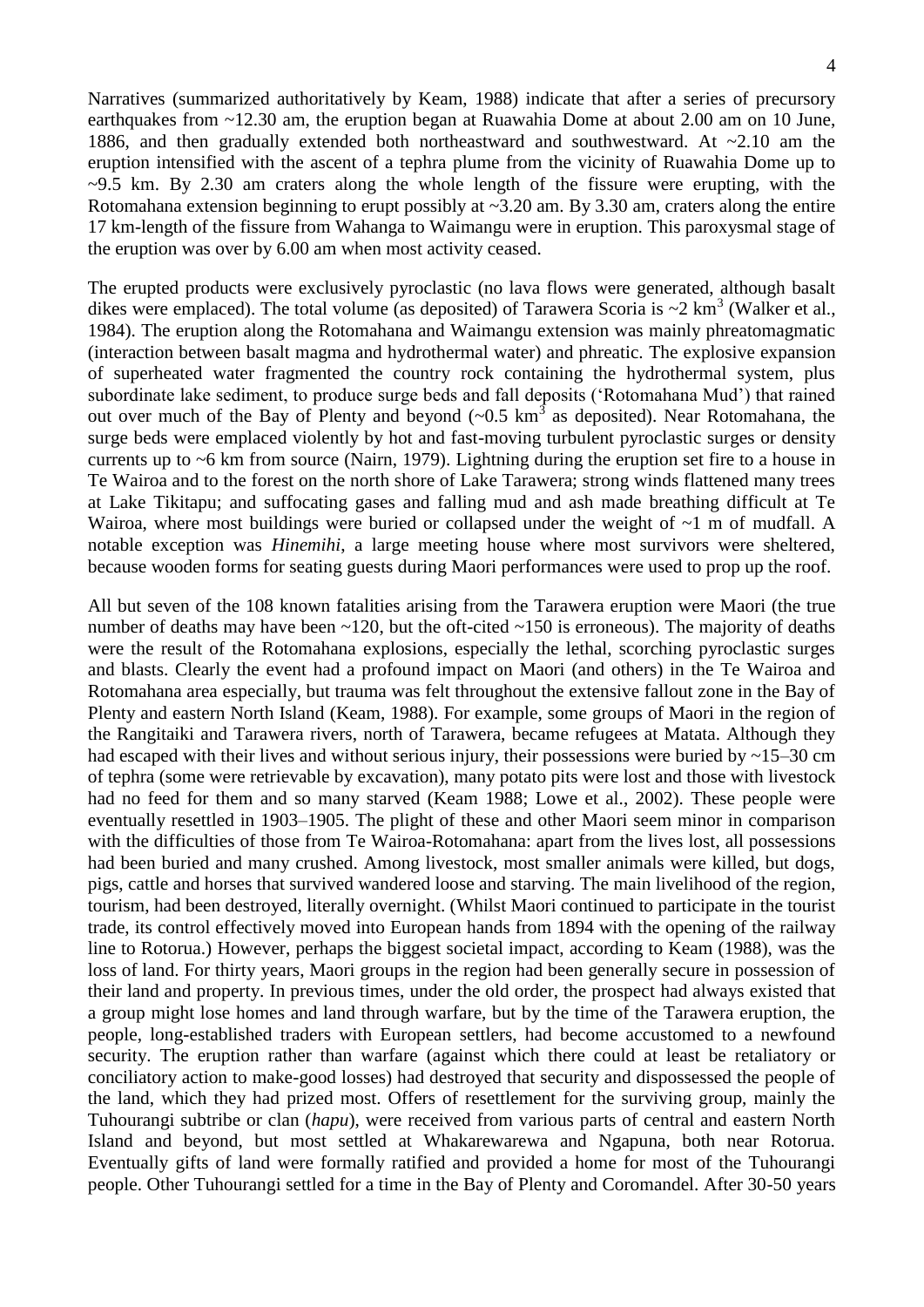almost all the refugees or their descendants had returned to Whakarewarewa or Ngapuna and the gifted land was returned to the donors (Keam, 1988; Lowe et al., 2002).



Map of Tarawera area showing locations of the main craters of the 10 June 1886 fissure eruption across Tarawera Volcanic Complex, Rotomahana Crater (including pre-eruption lakes Rotomahana and Rotomakariri), and Waimangu craters (after Lowe et al., 2002). Locations of villages and associated fatalities (numbers in parentheses) are based on Keam (1988) (there was an additional death at an unknown locality). Fatalities were all Maori apart from six Europeans at Te Wairoa and one European and three (part) Maori at Waingongongo. On the night of the eruption nearly half of Te Ariki's 27 residents were camped at Pink Terrace (Otukapuarangi). Inset shows eastern North Island and documented limits of tephra fallout from the eruption (based on maps by A.P.W. Thomas, 1888). Ash fell on several ships at sea, the farthest being *Julia Pryce* (c. 300 km) and S.S. *Waimea* (c. 1000 km) north of North Island (Keam, 1988).

#### **References**

- Anderson, A.J. 2004. The age disconformity in AMS radiocarbon results on *Rattus exulans* bone. *New Zealand Journal of Archaeology* 24, 135-147.
- Anderson, A.J., Higham, T.F.G. 2004. The age of rat introduction in New Zealand: Further evidence from Earthquakes #1, North Otago. *New Zealand Journal of Archaeology* 24, 135-147.
- Brook, F.J. 2000. Prehistoric predation of the landsnail *Placostylus ambagiosus* Suter (Stylommatophra: Bulimulidae), and evidence for the timing of establishment of rats in northernmost New Zealand. *Journal of the Royal Society of New Zealand* 30, 227-241.
- Carey, R.J., Houghton, B.F., Sable, J.E., Wilson, C. 2006. Contrasting grain size and componentry in complex proximal deposits of the 1886 Tarawera basaltic Plinian eruption. *Bulletin of Volcanology* 69, 903-926.
- Cashman, K.V., Cronin, S.J. 2008. [Welcoming a monster to the world: Myths, oral tradition, and modern societal](http://www.sciencedirect.com/science?_ob=ArticleURL&_udi=B6VCS-4SBY4TB-7&_user=100025&_coverDate=10%2F01%2F2008&_alid=818451447&_rdoc=1&_fmt=high&_orig=search&_cdi=5962&_sort=d&_docanchor=&view=c&_ct=12&_acct=C000007699&_version=1&_urlVersion=0&_userid=100025&md5=8cf629610b0e9df549d78ddc608bca44)  [response to volcanic disasters](http://www.sciencedirect.com/science?_ob=ArticleURL&_udi=B6VCS-4SBY4TB-7&_user=100025&_coverDate=10%2F01%2F2008&_alid=818451447&_rdoc=1&_fmt=high&_orig=search&_cdi=5962&_sort=d&_docanchor=&view=c&_ct=12&_acct=C000007699&_version=1&_urlVersion=0&_userid=100025&md5=8cf629610b0e9df549d78ddc608bca44)*. Journal of Volcanology and Geothermal Research* 176, 407-418.
- Higham, T.F.G., Hogg, A.G. 1997. Evidence for late Polynesian colonisation of New Zealand: University of Waikato radiocarbon measurements. *Radiocarbon* 39, 149-192.
- Higham, T.F.G., Anderson, A.J., Jacomb, C. 1999. Dating the first New Zealanders: the chronology of Wairau Bar. *Antiquity* 73, 420-427.